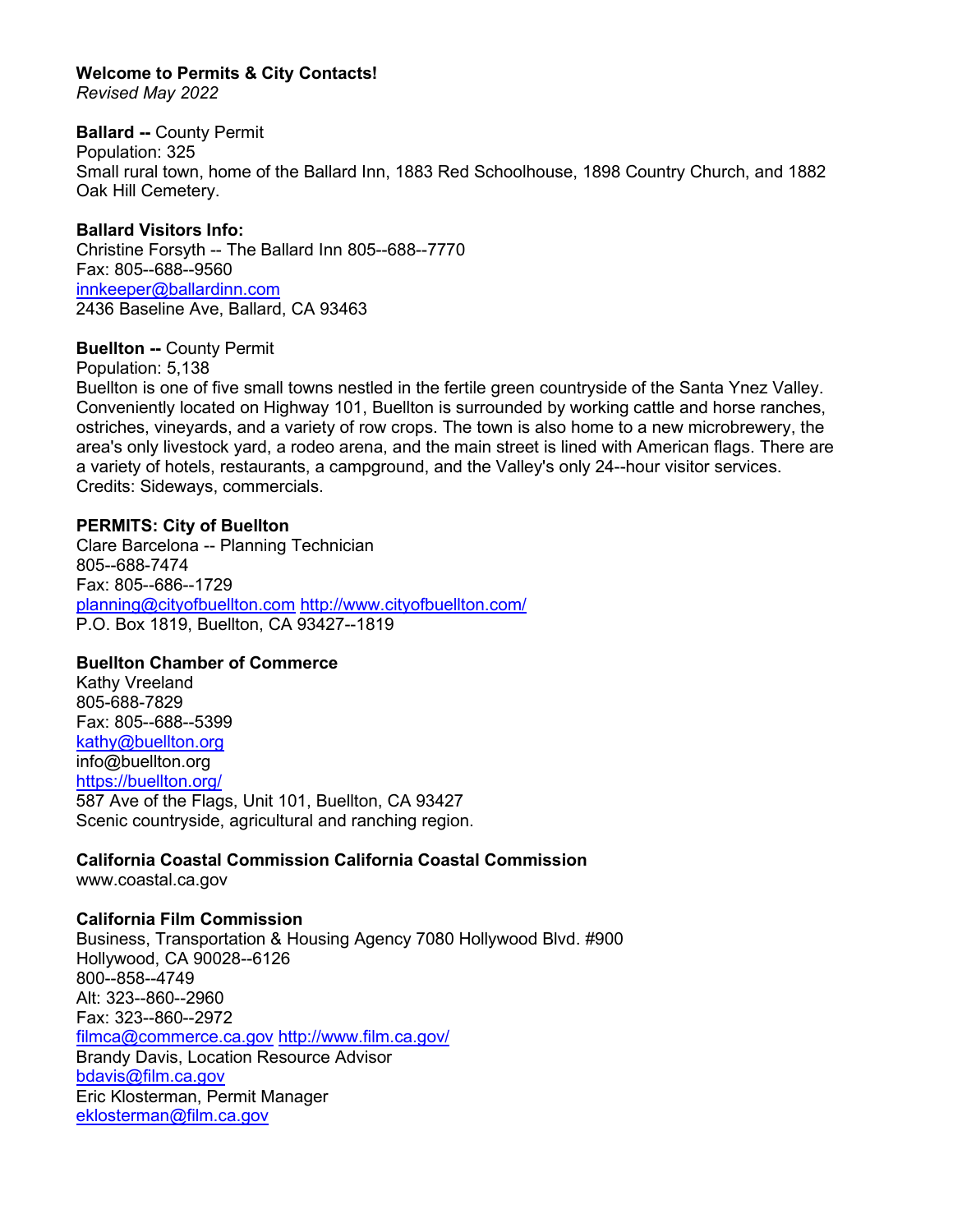### **PERMITS:**

CalTrans (Santa Barbara & San Luis Obispo District 5) California Film Commission CalTrans Permit Coordinator David Booth 323-817-4104 [dbooth@film.ca.gov](mailto:dbooth@film.ca.gov) Roadway conditions: 1-800-427-7623<http://www.dot.ca.gov/> Facilities, Ext. 107 State Parks & Beaches, Ext. 106 <http://www.parks.ca.gov/>

CHP -- California Highway Patrol Officer Jonathon Dockweiler 213-703-2070 jdockweiler@chp.ca.gov <http://www.chp.ca.gov/> (police for ITC -- intermittent traffic control & "rolling breaks")

FIRE -- Vijay Mepani, Deputy State Fire Marshal 213-700-5884 Vijay.mepani@fire.ca.gov

FILM INCENTIVE PROGRAMS <https://film.ca.gov/tax-credit/the-basics-3.0/>

### **Carpinteria Valley**

Population: 14,434 Located at the eastern tip of the Santa Barbara coast, Carpinteria maintains its original, small-town charm. It is known for both gentle beaches, and the world--renowned surfing area -- Rincon Point. The nearby foothills are home to some of the largest flower nurseries in the world, the Santa Barbara Polo and Racquet Club, private polo fields and numerous horse ranches. Credits: Sam Churchill, commercials, stills.

#### **PERMITS: City of Carpinteria**

Steve Goggia 805-684-5405 805-755-4414 [SteveG@CI.Carpinteria.CA.US](mailto:SteveG@CI.Carpinteria.CA.US) [https://carpinteriaca.gov](https://carpinteriaca.gov/) 5775 Carpinteria Ave, Carpinteria, CA 93013

**Casmalia** -- County Permit Population: 200 Small western town, (west of Orcutt), with a general store, sparsely populated rolling hills, and cattle grazing.

# **Casmalia Visitors Info**

Terri Stricklin -- Hitching Post 805--937--6151 Fax: 805--937--6391 [terri@hitchingpost1.com](mailto:terri@hitchingpost1.com) 3325 Point Sal Rd, Casmalia Rd, CA 93429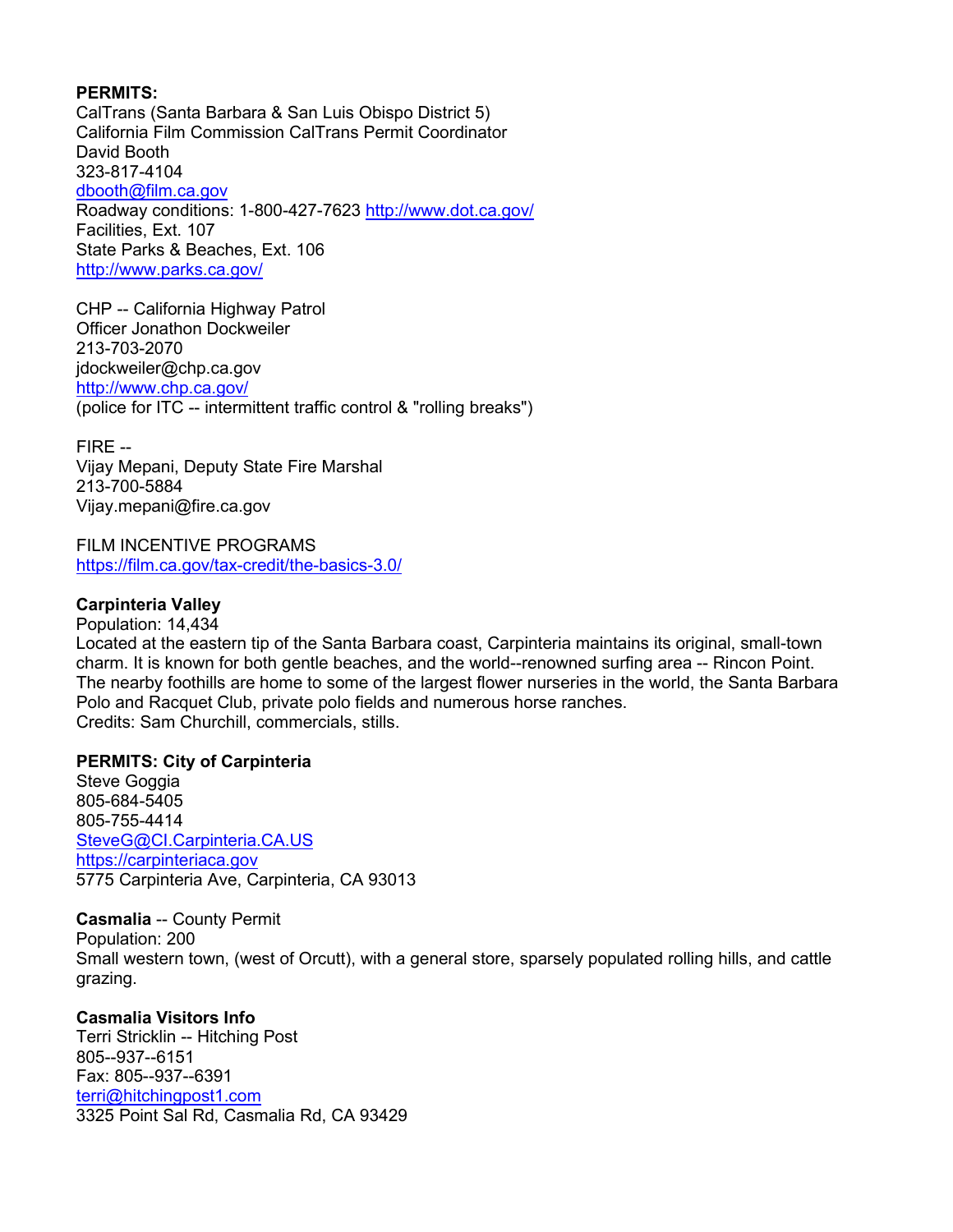# **Channel Islands**

#### **PERMITS: Channel Islands Nat'l Park**

**Superintendent** 805-658-5717 Fax: 805--658--5799 www.nps.gov/chis/learn/management/commercial-filming-permits.htm 1901 Spinnaker Dr, Ventura, CA 93001

### **PERMITS: Channel Islands Nat'l Marine Sanctuary**

Sean Hastings 805-893-6424 Cell: 805-705-1790 [sean.hastings@noaa.gov](mailto:sean.hastings@noaa.gov)

# **PERMITS: Channel Islands Nature Conservatory**

Lotus Vermeer 805-642-0345 x504 [lvermeer@tnc.org](mailto:lvermeer@tnc.org) [www.tnc.org](http://www.tnc.org/)

### **Cuyuma Valley/New Cuyuma - County Permit**

Population: 1,200 The towns of New Cuyama and Cuyama are set in desert terrain, surrounded by ranches, vineyards, farms (wheat, oats and carrots), wildflowers, and mountains. Amenities include a general store, the Buckhorn Restaurant and Hotel, and a 3,900 foot airstrip (approx. 60 miles east of Santa Maria).

### **Cuyuma Visitor Info**

661 766 2025 Fax: 661 766 2028 [visitcuyama@gmail.com](mailto:visitcuyama@gmail.com) 1000 Perkins Rd., New Cuyama, CA 93254

# **Goleta Valley**

Population: 85,000

Just west of Santa Barbara, Goleta Valley is set between the Santa Ynez Mountains and the Pacific Ocean. It is comprised of suburban neighborhoods, avocado and lemon orchards, and Goleta Beach. The Goleta Valley Depot, Railroad Museum and Stow House, a restored Victorian mansion, are local attractions. Two state beach parks, El Capitan and Refugio, are just minutes away. Goleta is also home to UCSB (UC Santa Barbara), Santa Barbara Orchid Estate, five public golf courses, and the Santa Barbara Airport.

# **PERMITS: City of Goleta**

Travis Lee, Associate Planner 805 961 7500 Alt: 805 961-7578 <mailto:mtlee@cityofgoleta.org> Fax: 805--685--2635 <http://www.cityofgoleta.org/> 130 Cremona Dr, Suite B, Goleta, CA 93117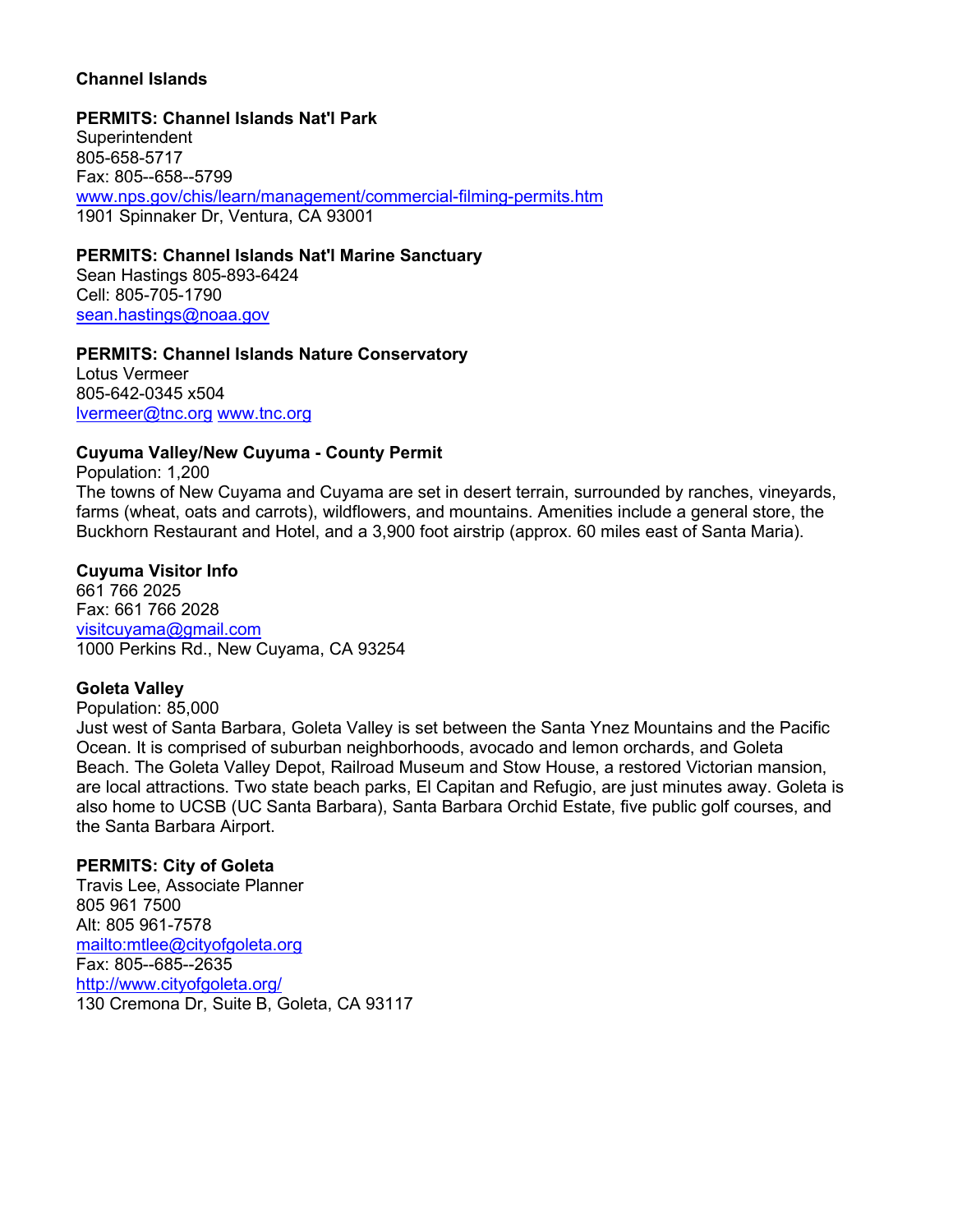### **Santa Barbara South Coast Chamber of Commerce (Goleta and SB South Coast)**

Kristen Miller -- President/CEO 805--967-2500 ext 108 Fax: 805--967--4615 [kristen@sbscchamber.com](mailto:kristen@sbscchamber.com) [https://sbscchamber.com](https://sbscchamber.com/) 5662 Calle Real, Suite 204, Goleta, CA 93117

### **Guadalupe**

Population: 7,080 A small, agricultural town, with turn--of--the--century buildings that give Guadalupe a timeless appeal. The Guadalupe Dunes Preserve has a windswept, desert look. Credits: Odd Couple II, Rocky and Bullwinkle, Hidalgo, GE, The Ten Commandments, Ford 450.

### **PERMITS: City of Guadalupe**

Alice Saucedo 805--356-3903 Fax: 805--343--5512 [asaucedo@ci.guadalupe.ca.us](mailto:asaucedo@ci.guadalupe.ca.us)  http://www.ci.guadalupe.ca.gov 918 Obispo St, Guadalupe, CA 93434 Permit Application -- [https://visitguadalupe.org/wp-content/uploads/2020/08/Film-Permit-App-rev-](https://visitguadalupe.org/wp-content/uploads/2020/08/Film-Permit-App-rev-081420.pdf)[081420.pdf](https://visitguadalupe.org/wp-content/uploads/2020/08/Film-Permit-App-rev-081420.pdf)

# **Guadalupe Business Association**

Garett Matsuura -- President 805--343--9194 [contact@visitguadalupe.org](mailto:contact@visitguadalupe.org) [http://www.visitguadalupe.org](http://www.visitguadalupe.org/) 873 Guadalupe St, Guadalupe, CA 93434

# **Guadalupe / Nipomo Dunes**

# **Guadalupe Nipomo Dunes National Wildlife Refuge**

U.S. Fish & Wildlife Service Refuge Manager 805-644-5185 https://www.fws.gov/refuge/guadalupe-nipomo-dunes [hoppermountain@fws.gov](mailto:hoppermountain@fws.gov) 2493 Suite A Portola Road Ventura, CA 93007

# **Guadalupe Dunes Center**

1065 Guadalupe Street, Guadalupe, CA 93434 Alexis Elias, Interim Executive Director 805-343-2455 Fax 805-343-0442 NO FILMING -- during snowy plover nesting: March 1st through October 1st. Credits: Pirates of the Caribbean III, Hidalgo, GE Wright Bros comm'l, The Ten Commandments (Cecil B. DeMille); Soldiers of God.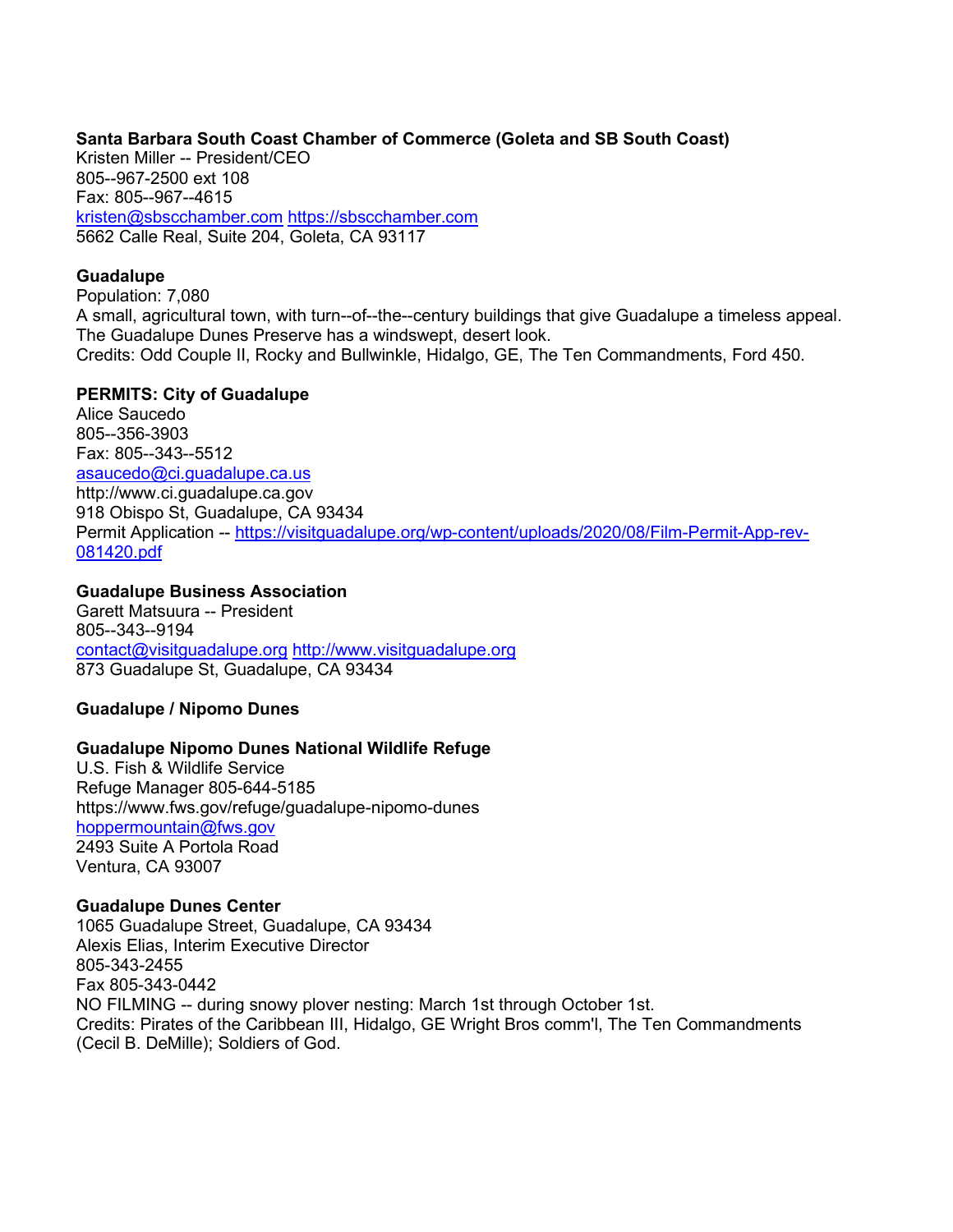# **PERMITS: Oceano Dunes (ATV area)**

City of Pismo Beach Elsa Perez 805-773-4658 [eperez@pismobeach.org](mailto:eperez@pismobeach.org) Dunes accessible year--round to filming. <https://pismobeach.org/DocumentCenter/View/352/Film--Photography-Permit?bidId=>

### **Isla Vista -- County Permit**

Population 15,000. Home to UCSB's (University of California at Santa Barbara) college students, with a bohemian village, dramatic beaches and parks. Credits: MTV, commercials. Isla Vista Parks Kimberly Kiefer 805---968--2017 Fax: 805--968--2829 [kkiefer@ivparks.org](mailto:kkiefer@ivparks.org) <http://www.ivparks.org/>

# **Labor Standards / Minors / Workman's Comp**

# **PERMITS: Labor Standards Enforcement for the State of California**

Wage Issues, use of minors 818-901-5484 EWP@dir.ca.gov <https://www.dir.ca.gov/dlse/DLSE-CL.htm> <https://www.dir.ca.gov/dlse/Entertainment-Work-Permit.htm>

# **Santa Barbara County Workman's Compensation:**

805-884-1032

# **Lompoc Valley**

Population: 42,300

Located on the picturesque Pacific Coast Hwy (Route 1), Lompoc is nationally renowned as the "City of Murals in the Valley of Flowers," with over 60 murals that recount the colorful history and culture of the Valley -- many painted by nationally acclaimed muralists. Each year, hundreds of acres of flowers bloom May through August. The region offers scenic winding roads, ranches, vineyards, rocky shores, sandy beaches, rugged cliffs, 4 to 5 crops per year, Point Conception Lighthouse, La Purisma Mission (a beautifully restored, Spanish--style mission complex), and Vandenberg Air Force Base, (launch site for rockets and satellites). Lompoc Valley has been the backdrop for many TV shows and movies, including Of Mice and Men, Seabiscuit, Sideways and Big Wednesday (surf film).

# **PERMITS: City of Lompoc**

Brian Halvorson 805-875-8228 Fax 805-875-8798 [B\\_halvorson@ci.lompoc.ca.us](mailto:B_halvorson@ci.lompoc.ca.us) [www.cityoflompoc.com](http://www.cityoflompoc.com/) 100 Civic Center Plaza Lompoc, CA 93436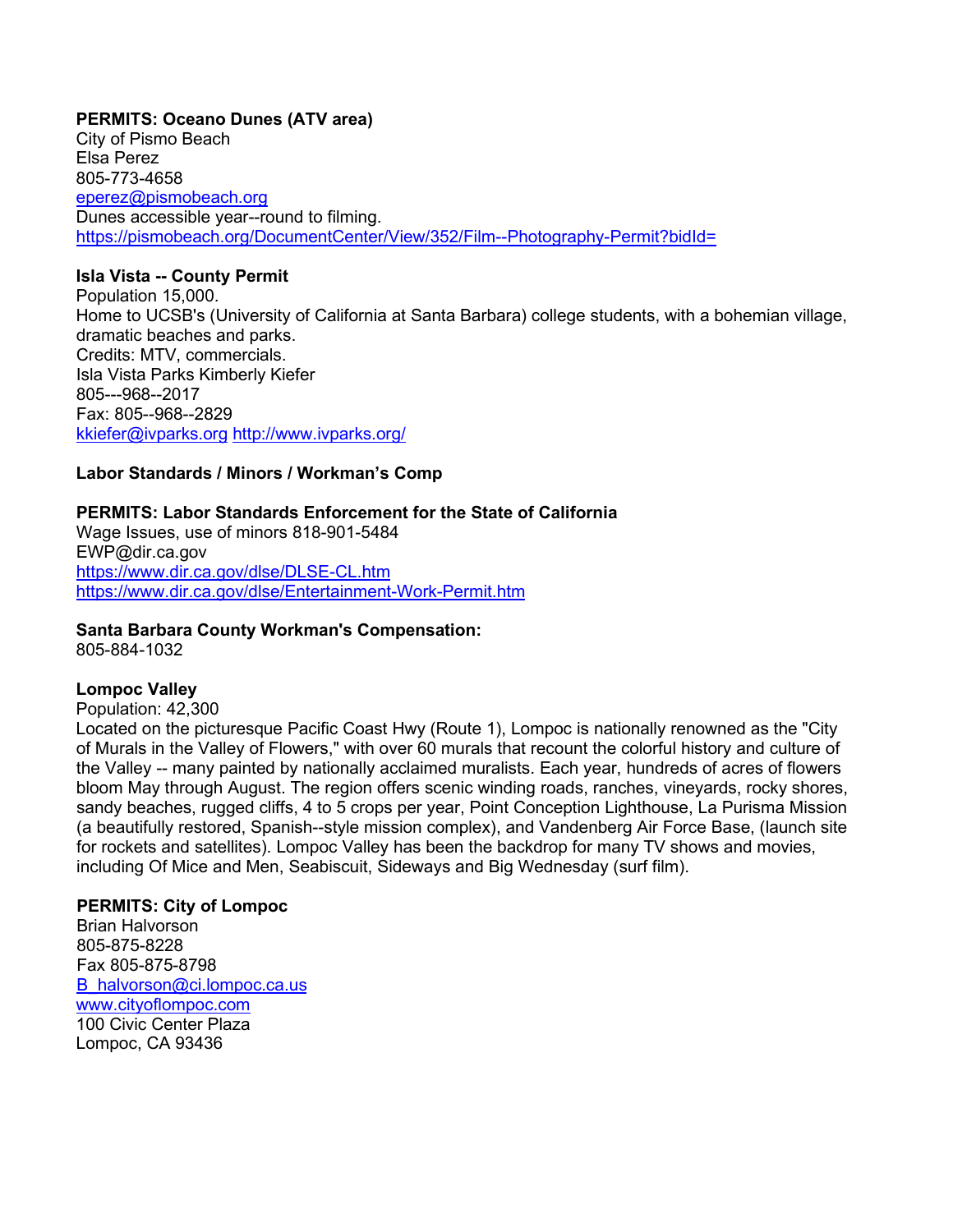# **Lompoc Valley Chamber of Commerce & Visitors Bureau**

DeVika Stalling 805-736-4567 ext. 225 [mdevika@lompoc.com](mailto:mdevika@lompoc.com) Fax: 805--737--0453 [chamber@lompoc.com](mailto:chamber@lompoc.com) <http://www.lompoc.com/> 111 South "I" St. Lompoc, CA 93436

# **Los Alamos -- County Permit**

Population: 1,890 Historical, western town features Victorian homes, general store, gas station, and the Union Hotel. Credits: Seabiscuit, commercials, reality TV.

# **Los Alamos Valley Visitors Association**

Danielle Laudon Ruse 805-405-8841 [Danielle@visitsyv.com](mailto:Danielle@visitsyv.com)

# **Los Olivos -- County Permit & Los Olivos Merchant Assn Agreement**

Population: 1,000 Perfectly restored, charming small town, with western and Victorian architecture, cosmopolitan fine art galleries, and wine tasting. Credits: Sideways; Return to Mayberry.

# **Los Olivos Business Organization**

Handles filming requests -- represents all town merchants [info@losolivosca.com](mailto:info@losolivosca.com) [losolivosca.com](https://www.losolivosca.com/) P.O. Box 280, Los Olivos, CA 93441

# **Montecito -- County Permit**

Population: 8,245

A renowned celebrity retreat, Montecito features spectacular estates of varied architectural designs, especially Spanish and Mediterranean, with lavish landscaping. The semi--rural residential community also boasts wonderful views of foothills, hiking trails, ocean scenes, golf courses and private estates. Coast Village Rd (Main St.) offers small town charm, elegant shops and restaurants. Credits: Disney's Rosebud, numerous commercials and catalog shoots.

# **PERMITS: Montecito County Fire Prevention Bureau**

Assistant Fire Marshal Alex Broumand 805-969-7762 [abroumand@montecitofire.com](mailto:abroumand@montecitofire.com) <https://www.montecitofire.com/forms-and-applications>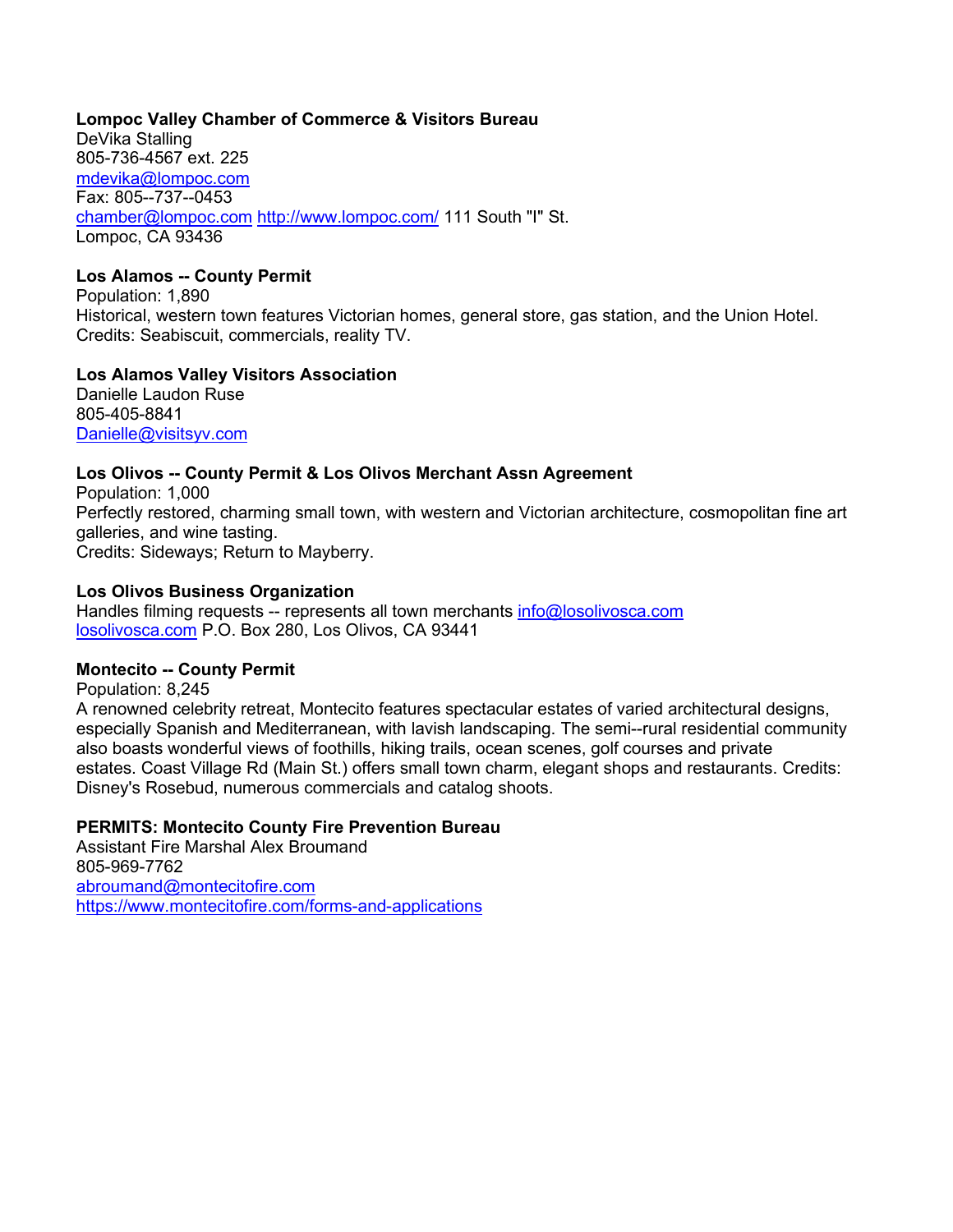# **Montecito Association**

805--969--2026 Fax: 805--969--4043 [info@montecitoassociation.org](mailto:info@montecitoassociation.org) <http://www.montecitoassociation.org/> 1469 E. Valley Rd., Montecito, CA 93108 Historical, architectural, and land use guidelines and information available in our office.

# **NOAA -- National Oceanic & Atmospheric Administration**

Marine Weather Forecasts <https://www.ndbc.noaa.gov/data/Forecasts/FZUS56.KLOX.html>

# **Orcutt -- County Permit**

Population: 20,000 Established in 1904. This small western town, home to oil and aerospace technology, farms and vineyards, is a unique blend of old and new, rural and suburbia. Mark Van de Kamp City Manager's Office 805-925-0951 ext 2372 [mvandekamp@cityofsantamaria.org](mailto:mvandekamp@cityofsantamaria.org) <https://www.cityofsantamaria.org/doing-business/permits-licenses/film-permits> <https://www.cityofsantamaria.org/home/showpublisheddocument/280/635487869383530000> 110 East Cook Street, Room 1 Santa Maria, CA 93454

# **Orcutt Visitor Info**

Discover Santa Maria Valley <https://santamariavalley.com/> Jennifer Harrison 805-925-2403 [jennifer@santamaria.com](mailto:jennifer@santamaria.com) 614 South Broadway Santa Maria, CA 93454

# **SANTA BARBARA, CITY**

Known as the American Riviera®, the City of Santa Barbara is nestled between the Santa Ynez Mountains and a sweeping shoreline overlooking the nearby Channel Islands. Its unique south--facing position results in a temperate climate with sunshine from dawn to dusk. Santa Barbara is known for exceptional beauty and a world--renowned flair, much of it reflected in the area's architectural mix of Mediterranean, Spanish Colonial, Monterey, Moorish, and Islamic styles. Population: 90,696

Credits: There Will be Blood, Deathproof, Sideways, Seabiscuit, Hidalgo, Of Mice and Men, numerous commercials and catalog shoots.

# **Permit Requirements**

The City of Santa Barbara now offers one stop permitting with Parks and Recreation as the lead department issuing the photo and film/video permit, answering as many questions on behalf of the City as possible and if need be, directing you to the appropriate City department staff if requests are complex and need the expertise of a specific City department OR if any additional permits are required (i.e. road closures). Note that a photo and film/video permit is ALWAYS required for any shoot, with the only exception being "not--for--profit" photo shoots occurring on private property that have no impact to the public.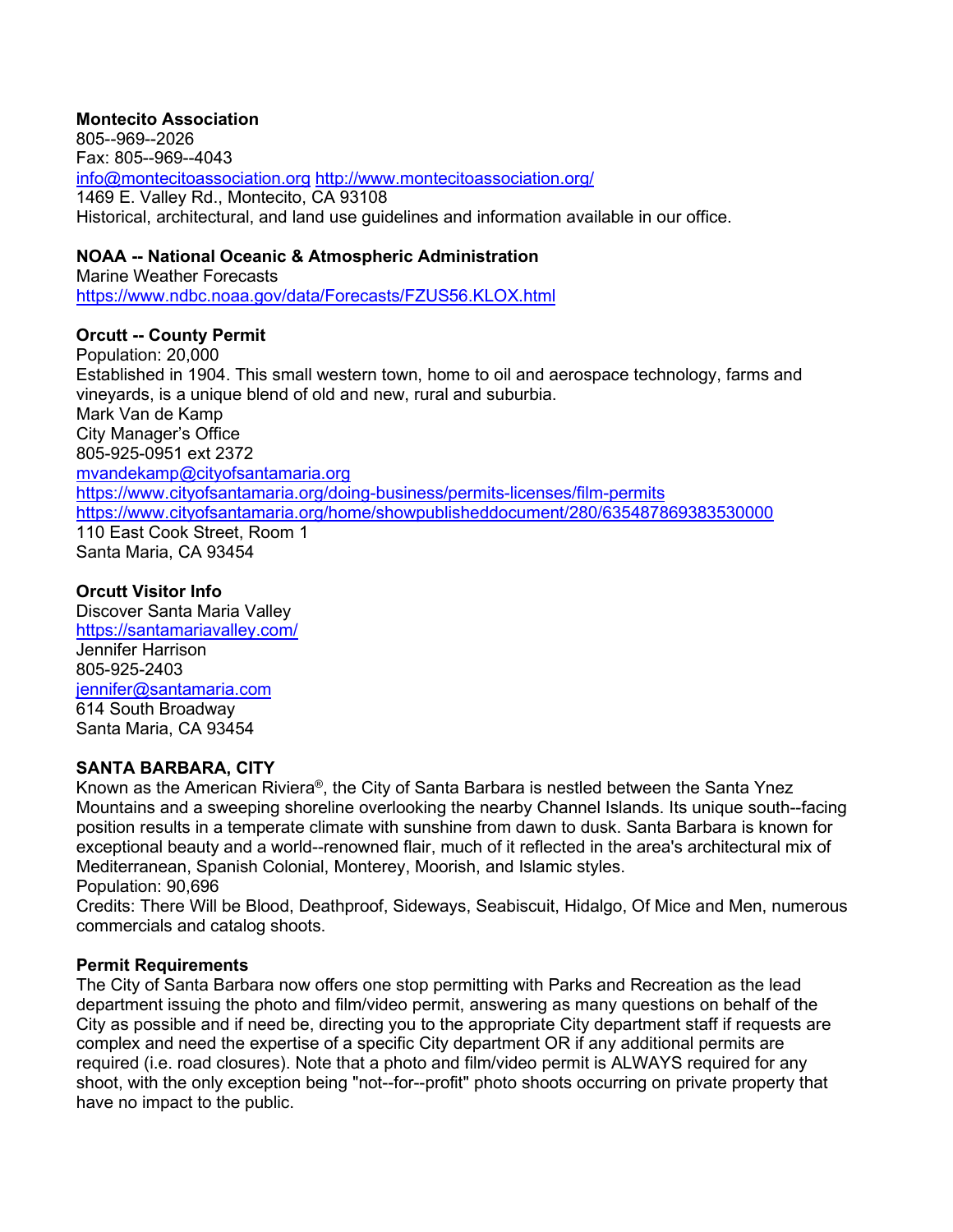### **PERMITS: City of Santa Barbara**

Parks and Recreation handles permits for any shoot occurring within City limits. This includes any street, sidewalk, park, beach, Stearns Wharf, the Harbor, city waters to 1 mile from shore and Coast Village Road in Montecito. Note that shoots at the Santa Barbara Airport are not handled by this office. See below for Airport information.

Due to increased numbers of visitors on Stearns Wharf and boater activity the Harbor/Marina area during the summer months, photo and film permit requests for dates between Memorial Day and Labor Day will be reviewed on a case--by--case basis and may be denied due to volume of activity. Permit requests for shooting in these areas on weekends, holidays and special events are strongly discouraged.

Cindy Cabello 805-897-1982 [CCabello@SantaBarbaraCA.gov](mailto:CCabello@SantaBarbaraCA.gov)

One Stop Permitting Information, Fees and Application [https://santabarbaraca.com/wp-content/uploads/2021/05/Interactive-Photo-Film-Info-and-Application-](https://santabarbaraca.com/wp-content/uploads/2021/05/Interactive-Photo-Film-Info-and-Application-4-7-21.pdf)[4-7-21.pdf](https://santabarbaraca.com/wp-content/uploads/2021/05/Interactive-Photo-Film-Info-and-Application-4-7-21.pdf)

#### **PERMITS: Santa Barbara Airport**

Due to security and special circumstances, all photo and film/video shoot requests for the Santa Barbara Airport or on an Airport leaseholder's property are handled directly by the Airport. Please contact the Santa Barbara Airport at (805) 967-7111 and speak to the Airport Marketing Coordinator Angi Daus. Angi's email is [Adaus@santabarbaraca.gov.](mailto:Adaus@santabarbaraca.gov) You can speak to the Airport Patrol Supervisor as back-up). Santa Barbara Airport has a separate form and charges different fees. <https://www.flysba.santabarbaraca.gov/home/showpublisheddocument/40/636842732257630000> <https://www.flysba.santabarbaraca.gov/home/showpublisheddocument/42/636842732259870000>

Insurance: A \$1 million policy required, naming the City of Santa Barbara, its officers, employees and agents as additional insured.

Helicopters & small aircraft

Must fly under FAA requirements, and show authorization. Permission to land within city limits is very restrictive. (See Santa Barbara Airport, above)

#### **Visit Santa Barbara and Film Commission**

805-966-9222 ext 124 Fax: 805--966--1728 [film@santabarbaraCA.com](mailto:film@santabarbaraCA.com) 

**Santa Barbara South Coast Chamber of Commerce** Santa Barbara South Coast Chamber of Commerce (Goleta and SB South Coast) Kristen Miller -- President/CEO 805--967-2500 ext 108 Fax: 805--967--4615 [kristen@sbscchamber.com](mailto:kristen@sbscchamber.com) [https://sbscchamber.com](https://sbscchamber.com/) 5662 Calle Real, Suite 204, Goleta, CA 93117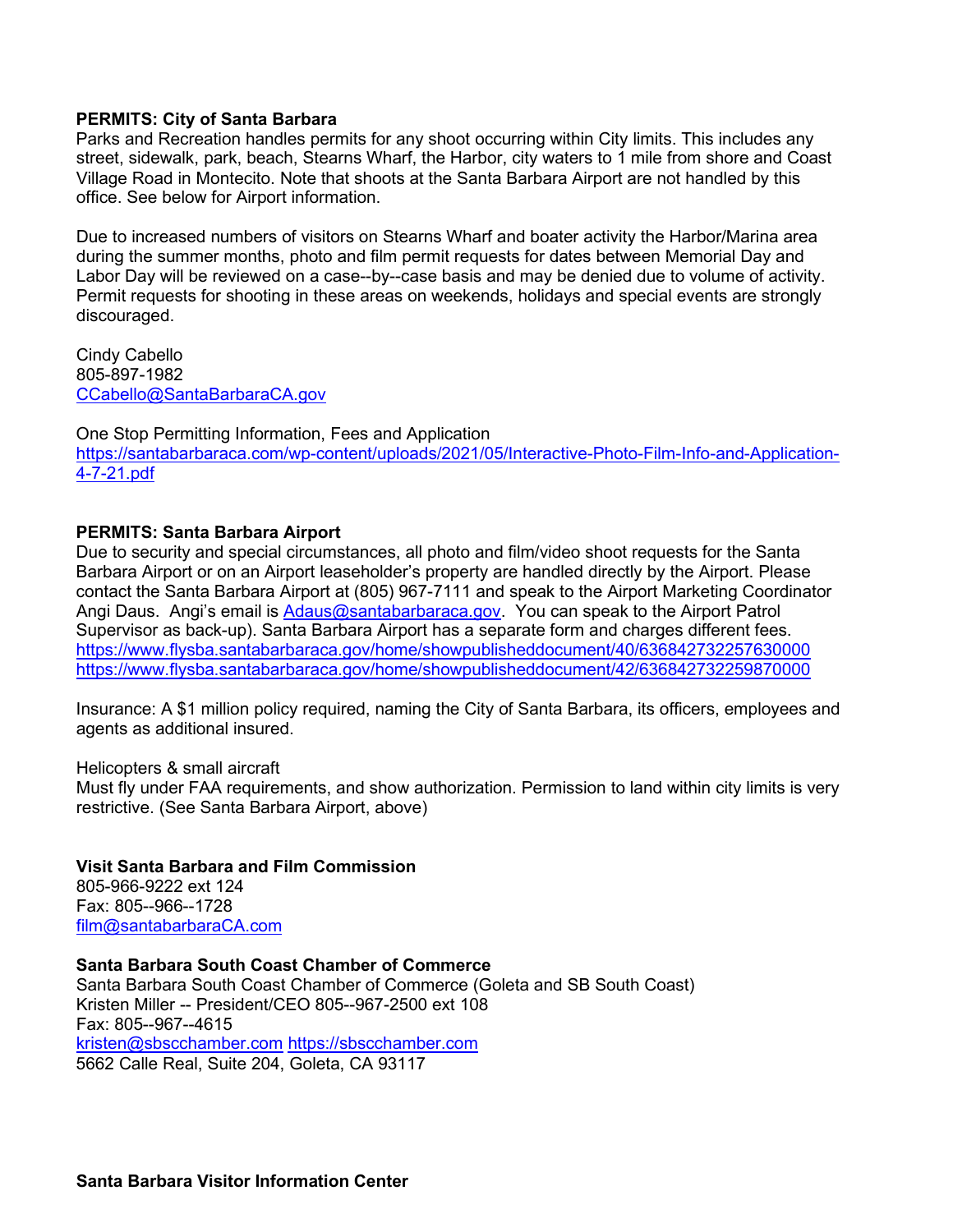120 State Street 805-869-2632 1 Garden Street 805-965-3021 [Ruairi@SBSCChamber.com](mailto:Ruairi@SBSCChamber.com)

#### **Santa Barbara Downtown Organization**

Robin Elander - Executive Director 805--962--2098, Fax: 805--962--3286 [robin@downtownsb.org](mailto:robin@downtownsb.org) [http://www.downtownsb.org](http://www.downtownsb.org/) 27b E. De La Guerra St, Santa Barbara, CA 93101

#### **Santa Barbara Hispanic Chamber of Commerce**

Miguel Avila, Co President Jacqueline Inda, Co President 805-896-0581 [hispanicchambersb@gmail.com](mailto:hispanicchambersb@gmail.com)[http://www.gsbhcc.org](http://www.gsbhcc.org/) 1601 Anacapa St., Santa Barbara, CA 93160--6592

#### **SANTA BARBARA COUNTY**

The County of Santa Barbara lies 92 miles/147 km north of Los Angeles, and 332 miles/531 km south of San Francisco.

Population 403,000

Climate: Mild and sunny -- there is no "off--season" on the American Riviera (Temperatures average in the 60's and 70's year--round, with low humidity).

Credits: over 100 movies & TV shows, including Sideways, Seabiscuit, Hidalgo, Spartan, Of Mice and Men, The Bachelor, numerous commercials, catalog & auto stills.

#### **PERMIT REQUIREMENTS**

The County of Santa Barbara consists of several jurisdictions requiring permits. Permits are ALWAYS required. The following is a guideline to fees and policies, depending on your location.

#### **PERMITS: County of Santa Barbara**

One--stop center for issuance of County Film Permits Alicia Hawkins 805--568--3030 Fax: 805--568--3103 [Filmpermits@countyofSB.org](mailto:Filmpermits@countyofSB.org) Switchboard: 805--568--3030 Lisa Plowman, Director Planning & Development Dept. Steve Mason, Asst. Director Planning & Development Dept. 123 E. Anapamu St., Santa Barbara, CA 93101 Permit applications may be emailed or faxed.

Permit Application & Guidelines -- [https://content.civicplus.com/api/assets/7ab839ba-4326-4ba3](https://content.civicplus.com/api/assets/7ab839ba-4326-4ba3-bb33-4f0631a00631) [bb33-4f0631a00631](https://content.civicplus.com/api/assets/7ab839ba-4326-4ba3-bb33-4f0631a00631)

#### **Checklist**

Cancellations & Changes Permit Fees, Review procedures & Payments Permit Application (may be filled out on your computer) Insurance & Indemnification Application Filming Requirements & Instructions Location Consent Form (to be signed by Property Owner) Neighbor Notification Form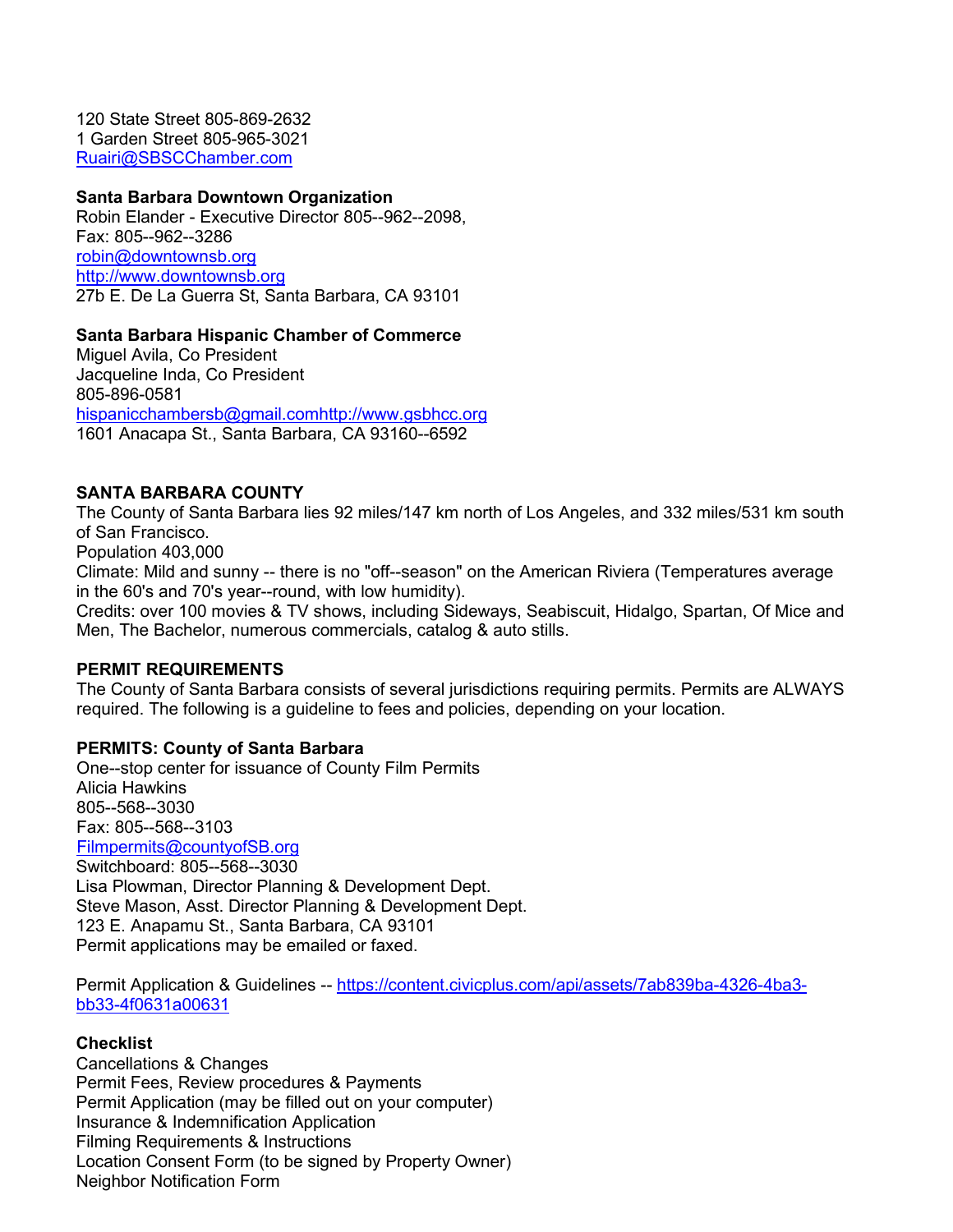Merchant Filming Notification Form No Parking/Temporary Street/Lane Closure Notification Form Helicopter Safety Guidelines Helicopter Use Permitting Requirements

Jurisdiction: All unincorporated areas of the County. Permit Processing: 72 hours minimum

### **PERMITS: County Fire**

Department Assistant, Film Permits S.B. County Fire Department 4410 Cathedral Oaks Road Santa Barbara, CA 93110-1042 805-686-5077 [Inspection.services@sbcfire.com](mailto:Inspection.services@sbcfire.com)

### **PERMITS: County Parks**

Santa Barbara County Community Services Dept., Parks Division Christina Franquet (805) 568-2460 Fax: (805) 568-2459 [cfranquet@countyofsb.org](mailto:cfranquet@countyofsb.org) 123 E.Anapamu St., 2nd Floor Santa Barbara, CA 93101

Call for info on parks, open spaces, camping, beaches, County Courthouse grounds. \$75 Review fee. Parks fees vary by location.

# **PERMITS: CHP (California Highway Patrol)**

CFC Liaison -- Officer Jonathon Dockweiler [JDockweiler@CHP.CA.Gov](mailto:JDockweiler@CHP.CA.Gov) Cell 213-703-2070 CHP required on State and County roads

# **PERMITS: County Sheriff**

Raquel Zick, Public Information Officer 805--683-2724 Fax: 805--681--4268 Email: [PIO@sbsheriff.org](mailto:PIO@sbsheriff.org) <http://www.sbsheriff.org/> 4434 Calle Real, Santa Barbara, CA 93110

#### **PERMITS: County Roads**

South County (Santa Ynez, Santa Barbara, Goleta, Montecito, Summerland Areas) Phone 805-681-4990 Fax 805-681-4991 [PWRDPermit@countyofsb.org](mailto:PWRDPermit@countyofsb.org)

**North County (Santa Maria, Lompoc, Orcutt Areas)**  Phone 805-739-8750 Fax 805-803-8773 [PWRDPermit@countyofsb.org](mailto:PWRDPermit@countyofsb.org)

Road Conditions (free road updates) http://ftp.sbcphd.org/pwd/road.sbc

Santa Barbara / Carpinteria: 805--568-3000 [PWWEB@co.santa-barbara.ca.us](mailto:PWWEB@co.santa-barbara.ca.us)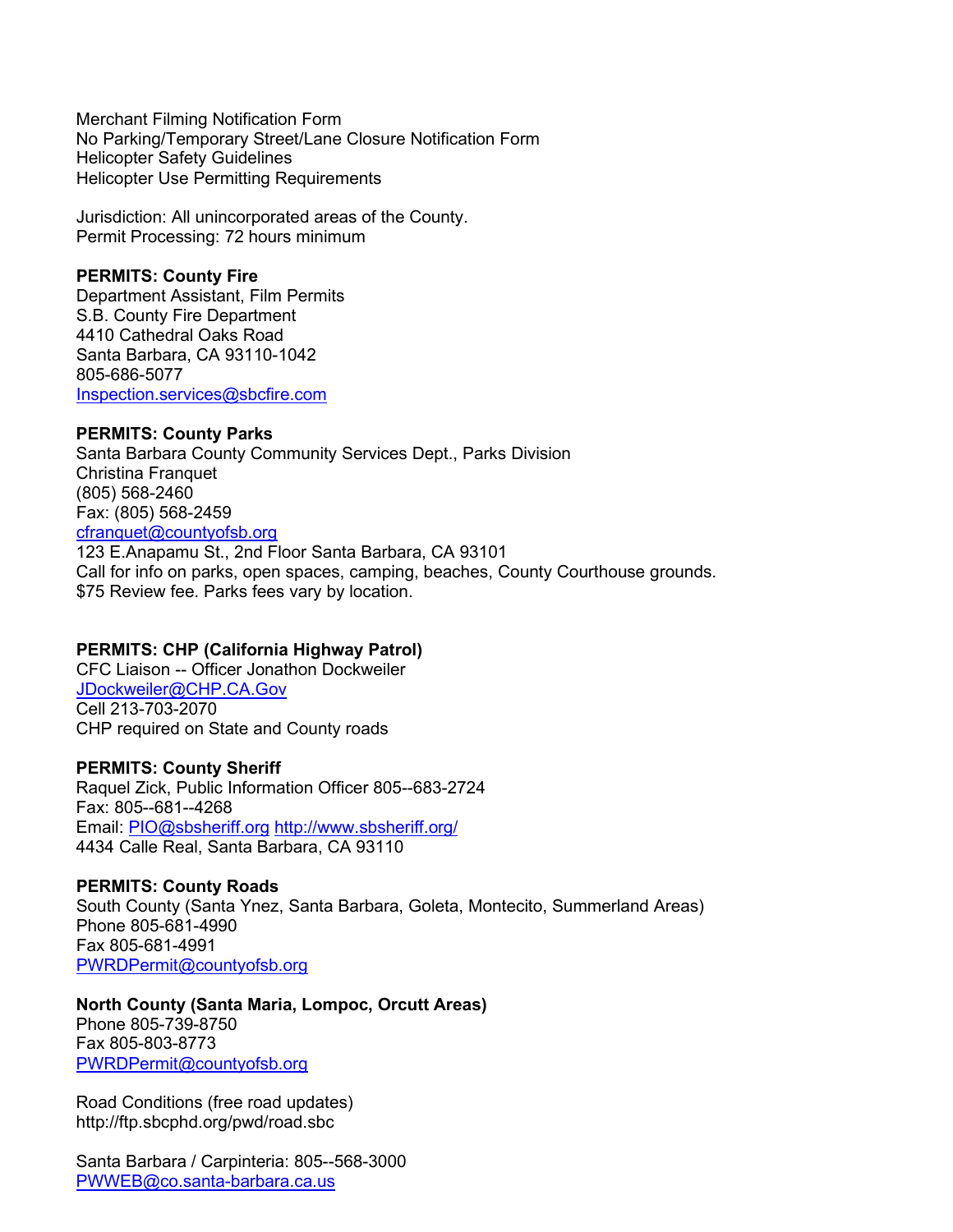Santa Maria 805-803-8750 [PWWEB@co.santa-barbara.ca.us](mailto:PWWEB@co.santa-barbara.ca.us)

#### **County Tax Assessor**

Joseph E. Holland 805--568--2550 Fax: 805--568--3247 [secure.countyofsb.org/care/contact/assessor](mailto:fsiordi@co.santa-)

# **Visit Santa Barbara and Film Commission**

800--676--1266 Alt: 805--966--9222 ext 124 Fax: 805--966--1728 [film@santabarbaraca.com](mailto:film@santabarbaraca.com) 500 Montecito St. Santa Barbara, CA 93103

# **Santa Maria Valley**

Population: 105,528

Located 70 miles north of Santa Barbara at the crossroads of Highway 1, 101, and 166. Santa Maria is in the North County's largest city, and primary retail center. Vineyards, rolling hills, wineries, ranches and farms -- with well--tended row crops of strawberries, lettuce, broccoli, and gladiolas - border the city on all sides. Only minutes from sand dunes, winding country roads, and the western towns of Guadalupe and Orcutt. Santa Maria Airport offers daily L.A. commuter flights, and is frequently used in films and commercials.

Credits: Sideways, Hidalgo, Odd Couple II, G.I. Jane, Rocketeer, Rocky and Bullwinkle, numerous commercials and catalog shoots.

#### **PERMITS: City of Santa Maria**

Film Development Officer 805--925--0951 Fax: 805--349-0657 [http://www.cityo](http://www.city/)fsantamaria.org https://www.cityofsantamaria.org/home/showpublisheddocument/280/635487869383530000 110 E. Cook St, Room 2, Santa Maria, CA 93454

# **Santa Maria Valley Chamber of Commerce and Visitor & Convention Bureau**

Glenn Morris, President & CEO 805-925-2403 ext 825 Cell 559-909-1012 Fax: 805--928--7559 [glenn@santamaria.com](mailto:glenn@santamaria.com) <http://www.santamaria.com/> 614 S. Broadway, Santa Maria, CA 93454 Central Coast Wine Country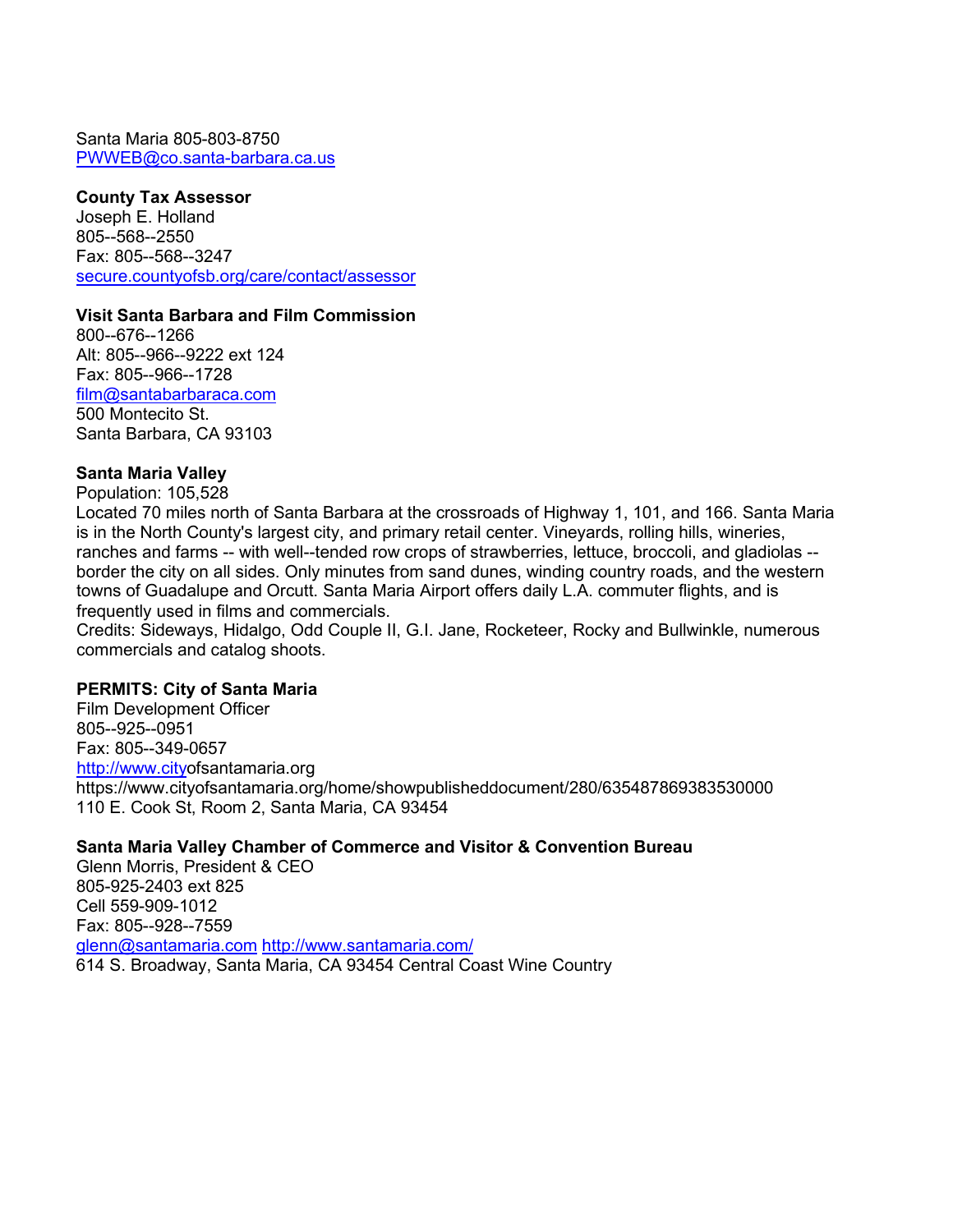# **Santa Ynez Valley -- County Permit**

Population: 20,000

Famous for picturesque wineries and world--class wines, Santa Ynez Valley is located in the center of the county. It includes Lake Cachuma, and Los Padres Nat. Forest, with campgrounds, hiking trails, swimming and fishing in the Santa Ynez River. Its rolling hills are dotted with California oaks and punctuated with horse ranches, vineyards, and small western towns such as Santa Ynez, Los Olivos and Los Alamos.

Credits: Sideways, Seabiscuit, Odd Couple II, Inn Trouble, numerous commercials and catalog shoots.

# **Santa Ynez Valley Visitors Association**

Shelby Sim, President and CEO 805-450-8841 [shelby@visitsyv.com](mailto:shelby@visitsyv.com) [www.visitsyv.com](http://www.visitsyv.com/) P.O. Box 633, Solvang, CA 93464

# **Solvang**

Population: 5,644

Established in 1911, amidst rolling hills, oak trees, winding country lanes, and wineries. Solvang is a picturesque Danish village, with more than 200 charming shops, restaurants, country inns, bakeries, a timeless, tree--lined road (Route 246, Buellton to Solvang), and Mission Santa Ines (1804). If you require locations with a European look, scout Solvang. Authentic architectural elements include cobblestone courtyards, windmills, and thatched/copper roofs.

Credits: Seabiscuit, Sideways, Of Mice and Men, Mach III, Gillette, car commercials and photo shoots.

# **PERMITS: City of Solvang**

805--688-6164 <https://www.solvangusa.com/media/cvb-liaison-services/> [marketing@solvangusa.com](mailto:marketing@solvangusa.com) 1639 Copenhagen Drive Solvang, CA 93463

# **Solvang Chamber of Commerce**

Tracy Beard, Executive Director 805-688-0701 [tracy@solvangchamber.com](mailto:tracy@solvangchamber.com) [www.solvangcc.com](http://www.solvangcc.com/)

# **Summerland -- County Permit**

Population: 844 Quaint cliffside, "Cape Cod" beach community, with antique shops, restaurants, and "Cape Cod" style homes with porches.

# **Summerland Visitors Info**

Visit Santa Barbara 805-966-9222 ext. 124 <https://santabarbaraca.com/explore-and-discover-santa-barbara/neighborhoods-towns/summerland/>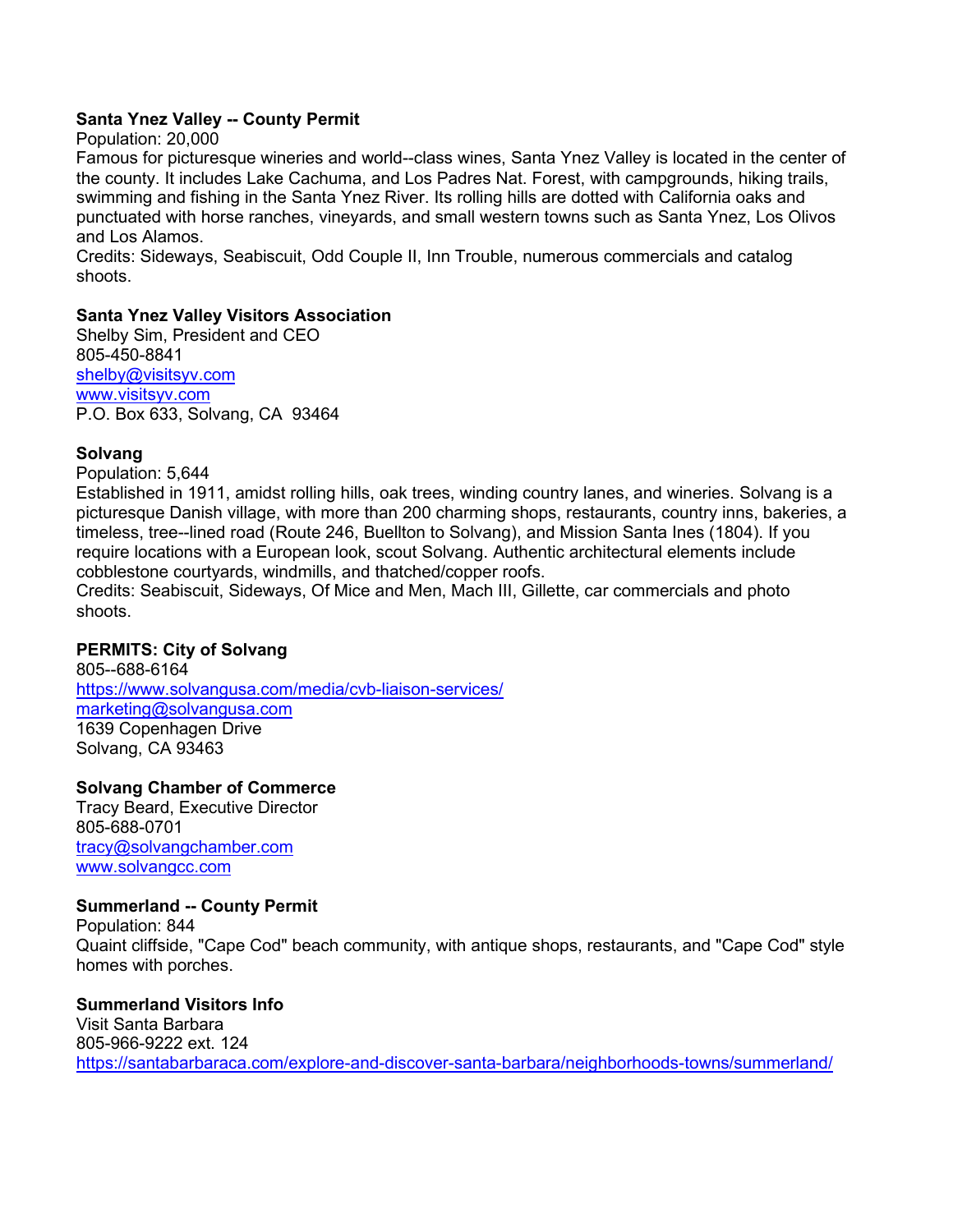# **UCSB**

805-893-8025

The University of California does not approve commercial filming. This type of activity is outside the mission of the University Film permits are required for any filming done on campus, and is subject to approval, an application fee and a site fee.

For more information, send message to these three contacts:

[Jennifer.Lofthus@vcadmin.ucsb.edu\(link sends e-mail\)](mailto:Jennifer.Lofthus@vcadmin.ucsb.edu)

[Andrea.Estrada@ucsb.edu\(link sends e-mail\)](mailto:Andrea.Estrada@ucsb.edu)

[Karen.Jeffers@UCSB.edu](mailto:Karen.Jeffers@UCSB.edu)

Permit:

[https://www.bfs.ucsb.edu/sites/www.bfs.ucsb.edu/files/docs/procurement/UCSBFilmApplication2019.p](https://www.bfs.ucsb.edu/sites/www.bfs.ucsb.edu/files/docs/procurement/UCSBFilmApplication2019.pdf) [df](https://www.bfs.ucsb.edu/sites/www.bfs.ucsb.edu/files/docs/procurement/UCSBFilmApplication2019.pdf)

# **US Coast Guard**

PERMITS: US Coast Guard Motion Picture and Television Office 310--235--7817 Fax: 310--235--7851 [Steven.M.Youde@uscg.mil](mailto:Steven.M.Youde@uscg.mil) [Michael.Lutz@uscg.mil](mailto:Michael.Lutz@uscg.mil) [Paul.J.Rosakowski@uscg.mil](mailto:Paul.J.Rosakowski@uscg.mil)  <https://www.uscg.mil/Public-Affairs/Motion-Picture-and-Television-Office/> 10880 Wilshire Blvd. #1210, L.A., CA 90024--4113 Technical Advisors

Mission: To enhance public awareness and understanding of the U.S. Coast Guard, its people and missions through cooperative production agreements with the entertainment media industry.

# **US Forest Service PERMITS: USFS -- Los Padres National Forest -- Santa Barbara**

Ranger District Includes: Paradise Road area; lower Santa Ynez; East & West Camino Cielo, Ojai (Wheeler Gorge/Rose Valley) and Mt. Pinos Veronica Garza 805--967--3481 Ext. 213 Fax: 805--967--7312 [Veronica.Garza@USDA,gov](mailto:Veronica.Garza@USDA,gov) 3505 Paradise Road, Santa Barbara, CA 93105 Permit Application (PDF) [https://www.fs.usda.gov/Internet/FSE\\_DOCUMENTS/fseprd706862.pdf](https://www.fs.usda.gov/Internet/FSE_DOCUMENTS/fseprd706862.pdf) Credits: numerous car commercials, catalog shoots.

# **PERMITS: USFS -- Los Padres National Forest -- Santa Lucia**

Ranger District Includes Figueroa Mountain Rd and Big Sur Coast David Betz 805--925--9538 ext 227 Fax: 805--961--5781 [David.Betz@USDA.gov](mailto:David.Betz@USDA.gov) 6750 Navigator Way, Suite 150, Goleta, CA 93117 Permit Application (PDF) [https://www.fs.usda.gov/Internet/FSE\\_DOCUMENTS/fseprd706862.pdf](https://www.fs.usda.gov/Internet/FSE_DOCUMENTS/fseprd706862.pdf) Credits: numerous car commercials, catalog shoots.